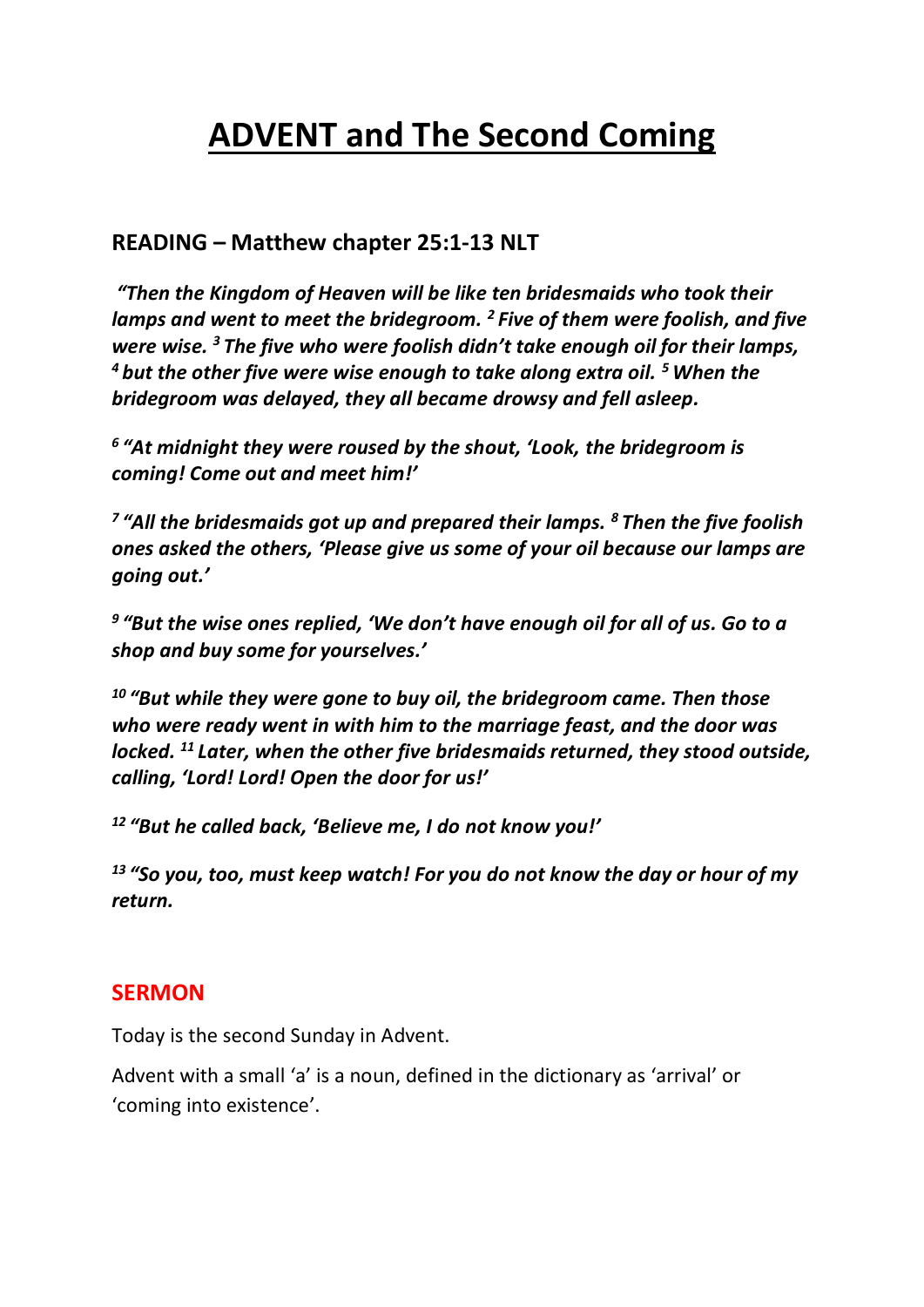Advent with a capital 'A' is defined as the season of four weeks before Christmas in the Christmas calendar – that's according to the Collins dictionary anyway.

The arrival of, or coming into existence of Christ at Christmas, is what is most often preached about during this season of Advent - but that is not what I believe God has asked me to talk about today.

I am going to talk about 'Advent' as defined by both Strong's Bible Concordance and the on-line version of Nave's Topical Bible Concordance.

Nave defines 'Advent' as The Second Coming of Jesus Christ.

One of the most well-known and popular Bible Concordances is 'Strong's Concordance' and on-line I noted from Strong's, that the Greek word translated Advent (which is 'parousia') is translated twice in the KJV as 'presence' but 22 times as 'coming'. The use of the word 'coming' is not in the sense of Jesus' birth, but and I quote from Strongs, 'the future visible return from heaven of Jesus, to raise the dead, hold the last judgment, and set up formally and gloriously the kingdom of God'.

Yes, it is right that the Church should preach the truth of Jesus' First Coming, how He was born in humble surroundings, to a virgin named Mary.

We know the story well - the news of His First Coming was announced by an angel of the Lord to both Mary and Joseph separately, and then at His birth, a multitude of the heavenly host announced the Good News, declaring that the new-born child would be the Saviour of the World - who was Christ the Lord, and He would save us from our sins.

The church must always teach people the reason for Jesus' first Advent. But over the 25 years that I have been a born again Christian, I have noticed a serious lack of preaching relating to Jesus' Second Coming.

The Gospel accounts of Jesus' birth, ministry, crucifixion, resurrection from the dead, and His ascension into heaven, are given to us as historical facts, to confirm the fulfilment of what the Old Testament prophets had prophesied about His First Coming.

But, from the moment that Jesus ascended into heaven, the nature of the rest of the New Testament changes.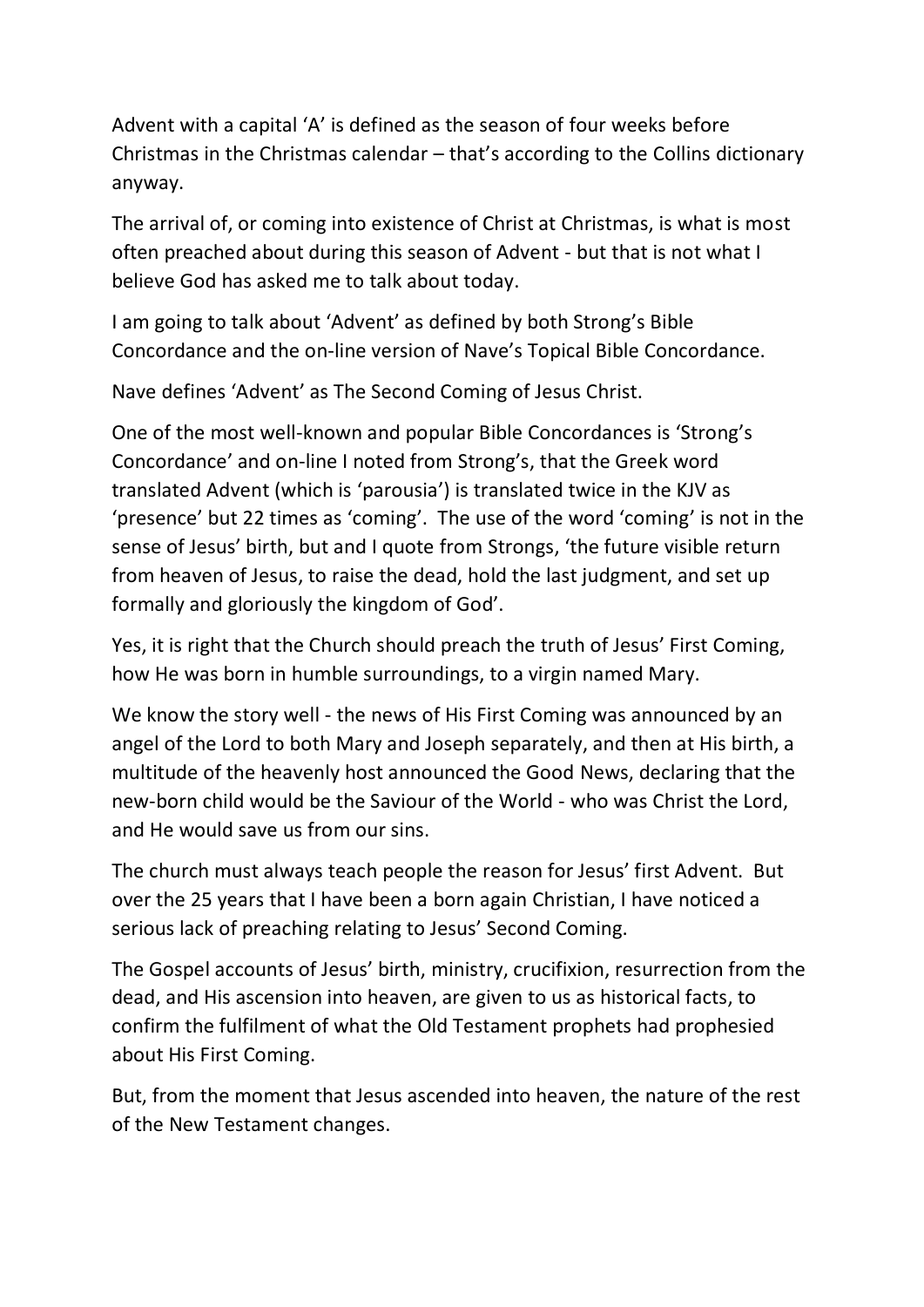After the events recorded in the Book of the Acts of the Apostles, the rest of the New Testament contains the letters of the Apostles, written to the Churches, instructing the believers about the need for confession and repentance of sin, and the importance and seriousness of living obedient and godly lives, not getting tangled up again in the things of the world (that is: SIN).

The Apostles had an important reason for teaching about living holy lives. They had their focus on an event that the Church today has almost swept aside as something that is so far removed from our sight that it isn't worth preaching about!

So, what is it that the Apostles had a laser-sharp focus on, that would cause them to be fixated on teaching the flock to live obedient and godly lives?

And the answer is the Second Coming of Jesus Christ – The Second Advent!

Scattered throughout the pages of the letters of the Apostles to the Churches, are a multitude of scriptures exhorting the believers to confess and repent of their sins and live godly lives… WHILST we wait for Jesus' Second Coming.

(You can take a look at 1 Peter chapter 4, 1 Corinthians 15, 2 Corinthians 5, Ephesians chapters 4 and 5, Colossians 3, 1 Thessalonians 4 and 5, much of 2 Timothy – the list really is almost endless)

Amongst these passages are Scriptures, warning the believers of what could happen if they do not forsake their sins. The passages confirm what Jesus HIMSELF preached in some of His parables, particularly the parable of the 5 wise and 5 foolish virgins (or Bridesmaids, depending on the translation), which Michele has just read to us.

The Apostles were so focused on Jesus' Second Coming that their Epistles were a reminding exhortation for followers of Christ to be constantly '*ready'* for Jesus' return.

Throughout the New Testament, Jesus is referred to as the Bridegroom, and the Apostles' letters are serious instructions to believers (referred to as the Bride of Christ) on how to prepare ourselves and make ourselves ready for the sudden moment of His glorious appearing at His Second Coming, when he comes to take His Bride (the true Church), into heaven to be with Him forever.

As New Testament followers of Christ, the focus of the Church should primarily be on Jesus' Second Coming, whilst we also acknowledge and look back with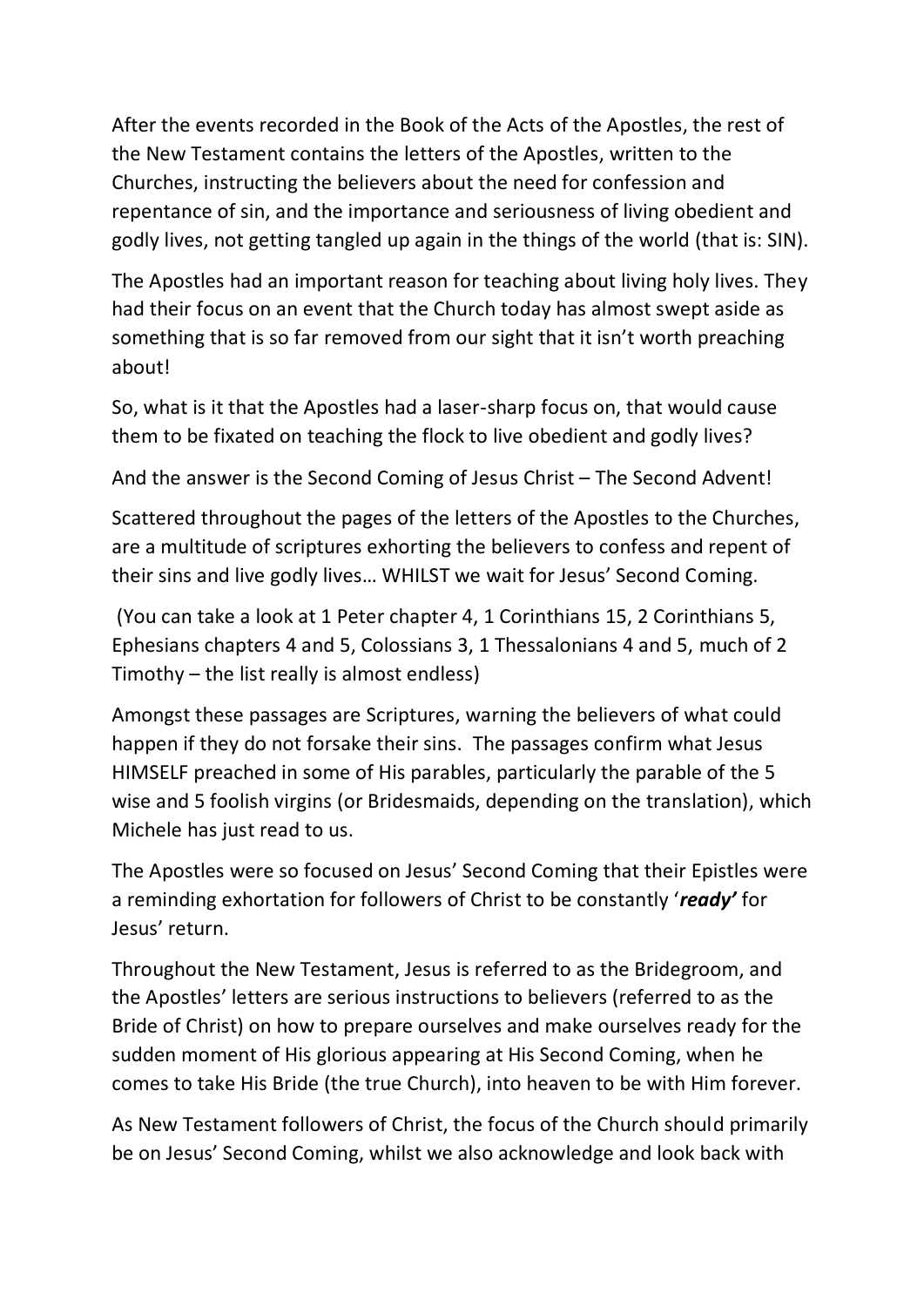thanksgiving to God for His mercy towards us in sending His Son Jesus into the world over 2000 years ago, as the Saviour, of all who will believe in Him.

His death on the cross paid the price for all the sins of the whole human race, BUT, in order for us to receive salvation, we must FIRST believe that Jesus is the Messiah - the Saviour - and that He truly did pay the price for our sins through His death on the cross.

The enormity of this fact should then bring a conviction upon us of our sinful state in the eyes of our Holy God. This should cause us great godly sorrow, which will lead us to confess and repent of our sins, and cause us to desire to live our lives in obedience to God's Word.

And, yes, we will slip up from time to time, but we should not have a complacent attitude about it when we do slip up.

Living a daily life that is 'ready' for Jesus' return, means that we should quickly make amends for our slip ups, and put things right where we have hurt others, and confess our sin to God, repenting of it again, and asking for His forgiveness and His help to discipline ourselves in holy living.

Repentance is NOT a single act, which we publicly declare at our Baptism or Confirmation. Repentance is a daily, hourly, and even a 'minute-by-minute' act of our will, driven by our hunger and thirst to live godly lives whilst we wait for Jesus' Second Coming.

In 1 John 1:8-10, God's word says,

# *"If we say that we have no sin, we deceive ourselves, and the truth is not in us.*

## *If we confess our sins, he is faithful and just to forgive us our sins, and to cleanse us from all unrighteousness."*

It would seem that throughout the ages, the church has become weary of waiting for Jesus' return. By contrast, the letters of the Apostles indicate that they felt Jesus' Second Coming would occur at any moment! Hence the importance they placed on teaching and exhorting followers of Christ to live godly lives WHILST they waited for His return.

But as the centuries have gone by, and particularly in the last 25-30 years, it seems that the once-watchful Church has now fallen into a state of slumber. It's as if the Church feels that Jesus is NEVER going to come back, and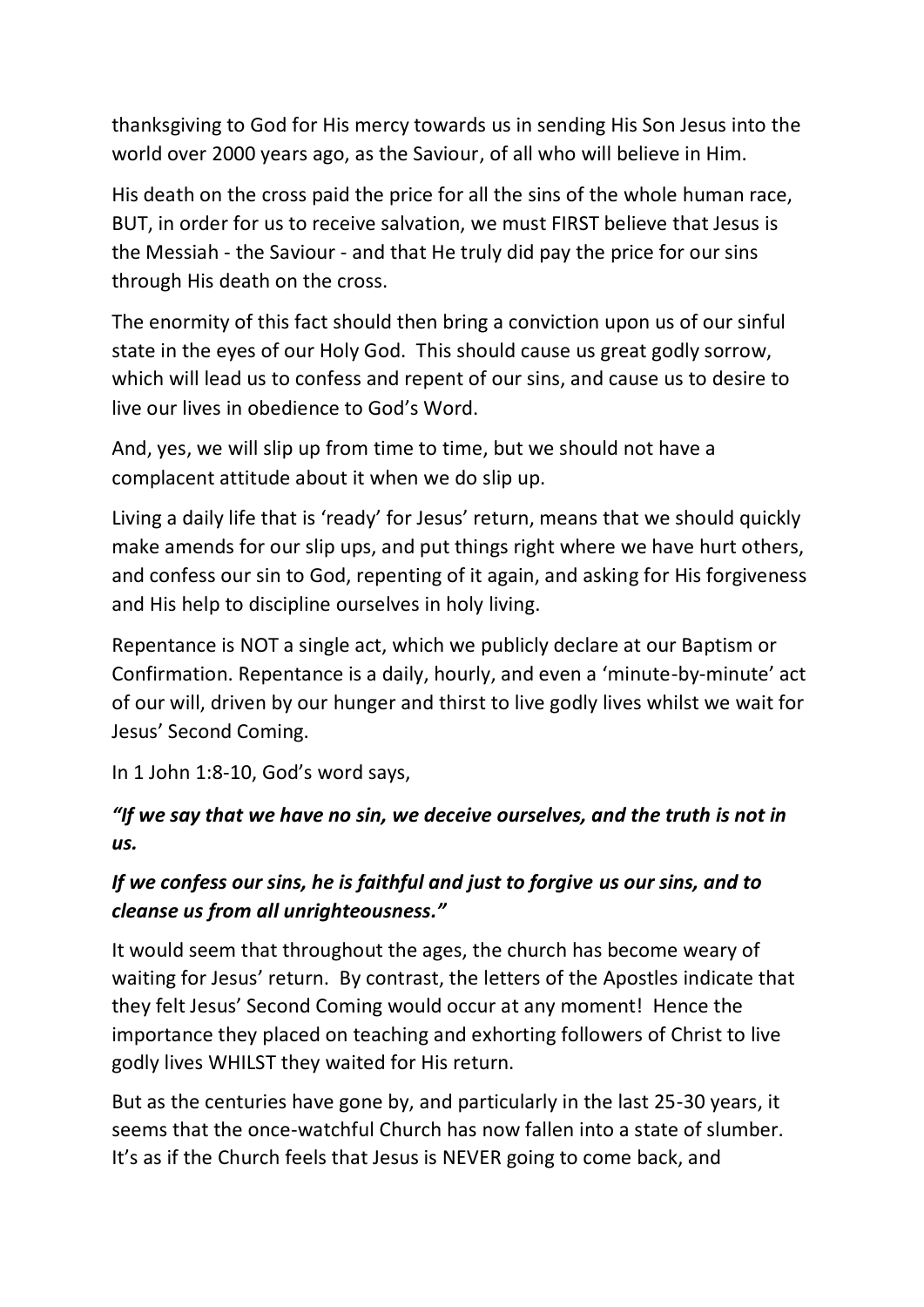consequently much of the Church has stopped preaching about His Second Coming.

Perhaps their thinking is that people may feel that the Second Coming of Christ is just a fantasy made up by fanatical believers, and so they do not feel comfortable preaching about something that may be considered far-fetched. They may also be thinking that we have been waiting over 2000 years for Jesus to return, and everything on this earth has been carrying on the same all these years, with no indication of when He will return.

But this kind of thinking is actually foretold in the Bible in 2 Peter 3:3-4 where Peter said to the believers,

# *'Most importantly, I want to remind you that in the last days scoffers will come, mocking the truth and following their own desires. They will say, "What happened to the promise that Jesus is coming again? From before the times of our ancestors, everything has remained the same since the world was first created."'*

So, even in the early Church, people were thinking this! Surely there are believers today who will be thinking Jesus' Second Coming will NEVER happen, so why bother preaching about it?!

Well, the reason the Church needs to preach it is because, not only the Apostles, but also Jesus HIMSELF teaches that His followers must be alert, ready, watchful, and waiting for His Second Coming! He talks about this in Matthew chapter 24, Mark 13, Luke 21 and Revelation chapters 2 and 3.

However, nowhere in the Bible does Jesus say when His Second Coming will be. On the contrary, in the Gospels of Matthew and Mark, Jesus says that no one knows the day or the hour when His return will be (not even the angels). Only God the Father knows. But Jesus says it will come suddenly, like a thief in the night, when we are least expecting it.

If we knew when a thief was going to come, we would most definitely make sure that we were ready and waiting for his arrival!

In Mark 13:33, Jesus says that since we don't know when His Second Coming will be, we must be on guard and stay alert.

But what specific things must we be watchful for and alert to, in relation to His Second Coming, if no one will have any idea when His return will be?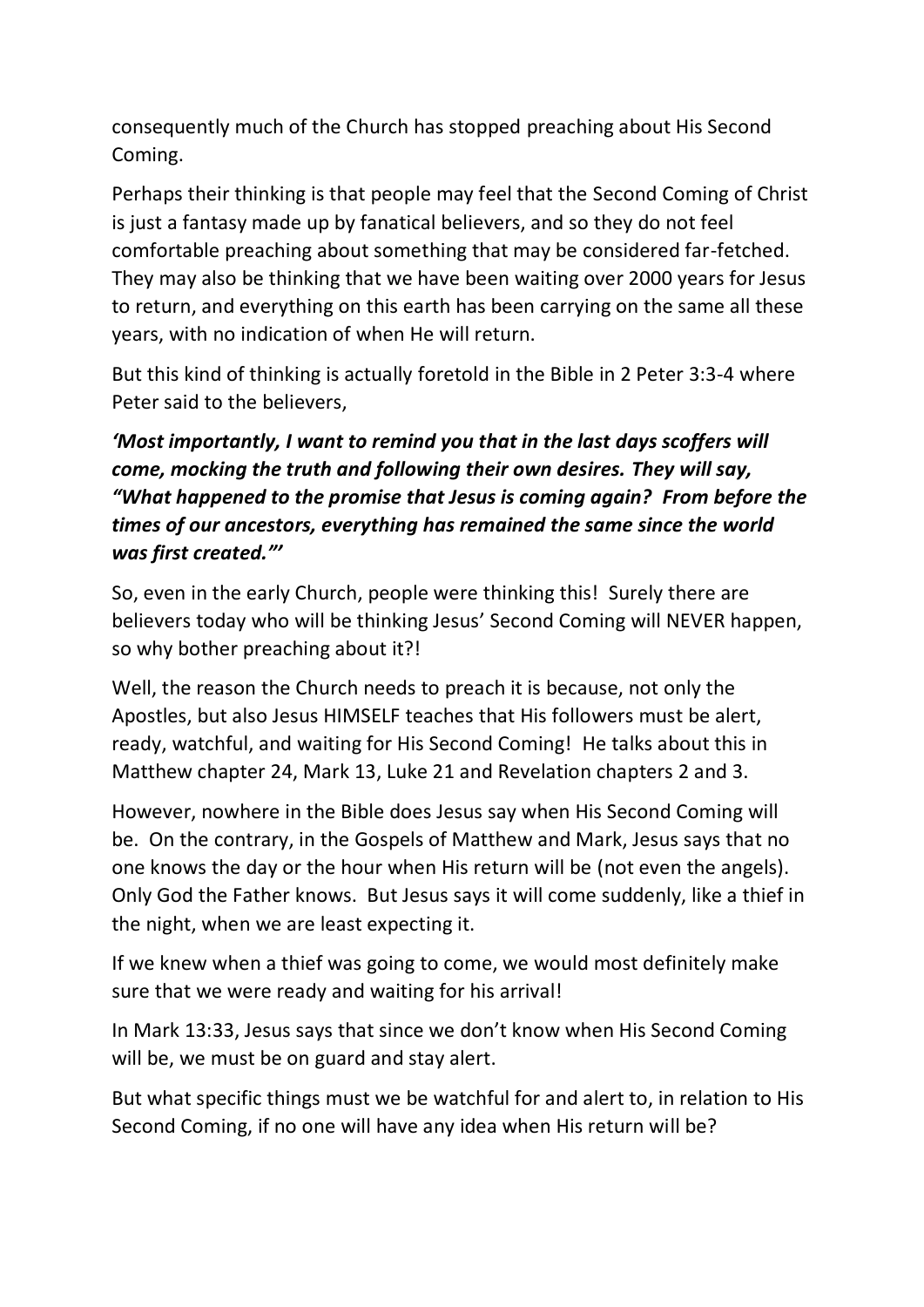Well, Jesus doesn't leave us in the lurch where this is concerned! In the Gospels, Jesus says that there will be many signs on the earth that will fulfil prophecies that are written in the Bible, and these will be indicators of His impending return, and that believers must keep watch for these 'signs of the times'.

In Matthew 24 verse 33 and in the parallel passage in Mark 13 verse 29, Jesus says that these End Times signs will begin to escalate, and will even indicate when His return is 'at the door' as He puts it.

How wonderful that Jesus Himself would instruct His followers on how to live godly lives and how to keep watch for His return whilst we are waiting for it to happen!

But what are some of the signs that precede Jesus' return?

When Jesus told the parable of the five wise and five foolish virgins who were waiting for their 'Bridegroom' to return for them, He was talking about the state of the Church whilst it waits for His Second Coming.

All ten virgins were waiting for their Bridegroom to return.

The bridegroom is Jesus, the virgins (or bridesmaids) were waiting for Jesus, the bridegroom, so since they knew He was coming they represent believers; Jesus' followers - people like you and me.

Five of them were 'on the ball' with their lamps topped up, ready and waiting for the sound of the trumpet and the shout: "Behold! The Bridegroom cometh!" so that they could jump up and eagerly run to meet Him.

The other five were half-hearted in their time of waiting, thinking that He was taking His time in returning, and so they didn't bother to keep their lamps topped up.

All ten virgins were asleep when the shout came that the Bridegroom was returning, but the five foolish ones were not ready because their lamps were almost running out of oil. Instead of being prepared and ready for His return, with enough oil in their lamps, at the very moment that the Bridegroom was returning, they were distracted by the task of having to go and find more oil.

Whilst they were gone, the Bridegroom returned and took with Him those who were READY for Him, and they entered into the Kingdom of heaven to partake of the marriage feast of the Lamb with His Bride….and the door was locked.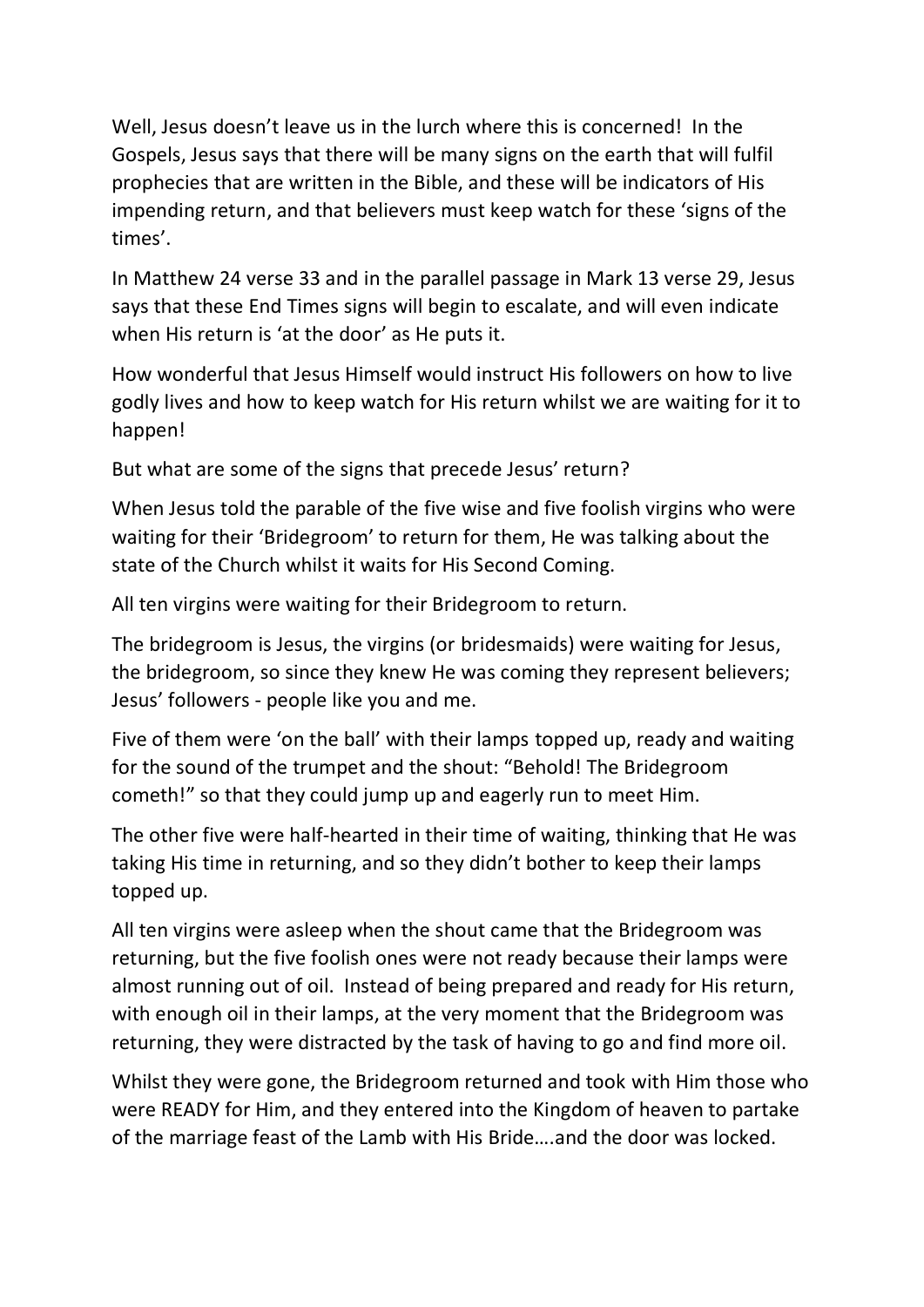When the five foolish ones returned from buying their oil, they found the door locked, they began to knock, asking to be let in. They truly believed that they should be a part of the marriage feast with their Bridegroom. After all, they proclaimed to be followers of the Bridegroom, and they WERE waiting for His return, albeit NOT in a READY manner.

But what does Jesus do when he hears them knocking to be let in? He would NOT open the door to them, or let them in. In fact, he tells them to "Go away". He says, "I do not know you". Very soberly Jesus finishes this parable to His followers, with a warning to them, in the last verse of our reading today, saying,

## *"So you, too, must keep watch! For you do not know the day or hour of my return."*

What we have just heard is a startling and shocking parable. Jesus is saying that at His Second Coming, half the Church will be ready and waiting for Him, and half will not be ready, because that half will have grown weary of the wait, will have a complacent attitude towards His return, and NOT be concerned about being ready, or keeping watch for the signs of the times that will indicate His approaching return.

Half of the Church will outwardly appear to be 'followers of Christ', but they will display a lack of interest regarding His return.

Jesus is exhorting such complacent followers to WAKE UP from their slumber, and He warns them of the eternal consequences of them remaining in this complacent state. If anyone here today is complacent about Jesus' return, maybe He wants to warn you; because His heart's desire is that all should repent while there is still time.

As you may well know, the Book of Revelation (the last book of the Bible) begins with Jesus' messages to the churches, many of them being in a state of complacency and sin, which he warns them to repent of and Wake Up. Jesus then shows the disciple John, the revelation of the unfolding events of the End Times, prior to His Second Coming.

Since the moment that Jesus ascended into heaven, the world has been living, in what the Bible calls the End Times. The Apostles were well aware of this, as evidenced in all their letters to the early believers, written in the New Testament.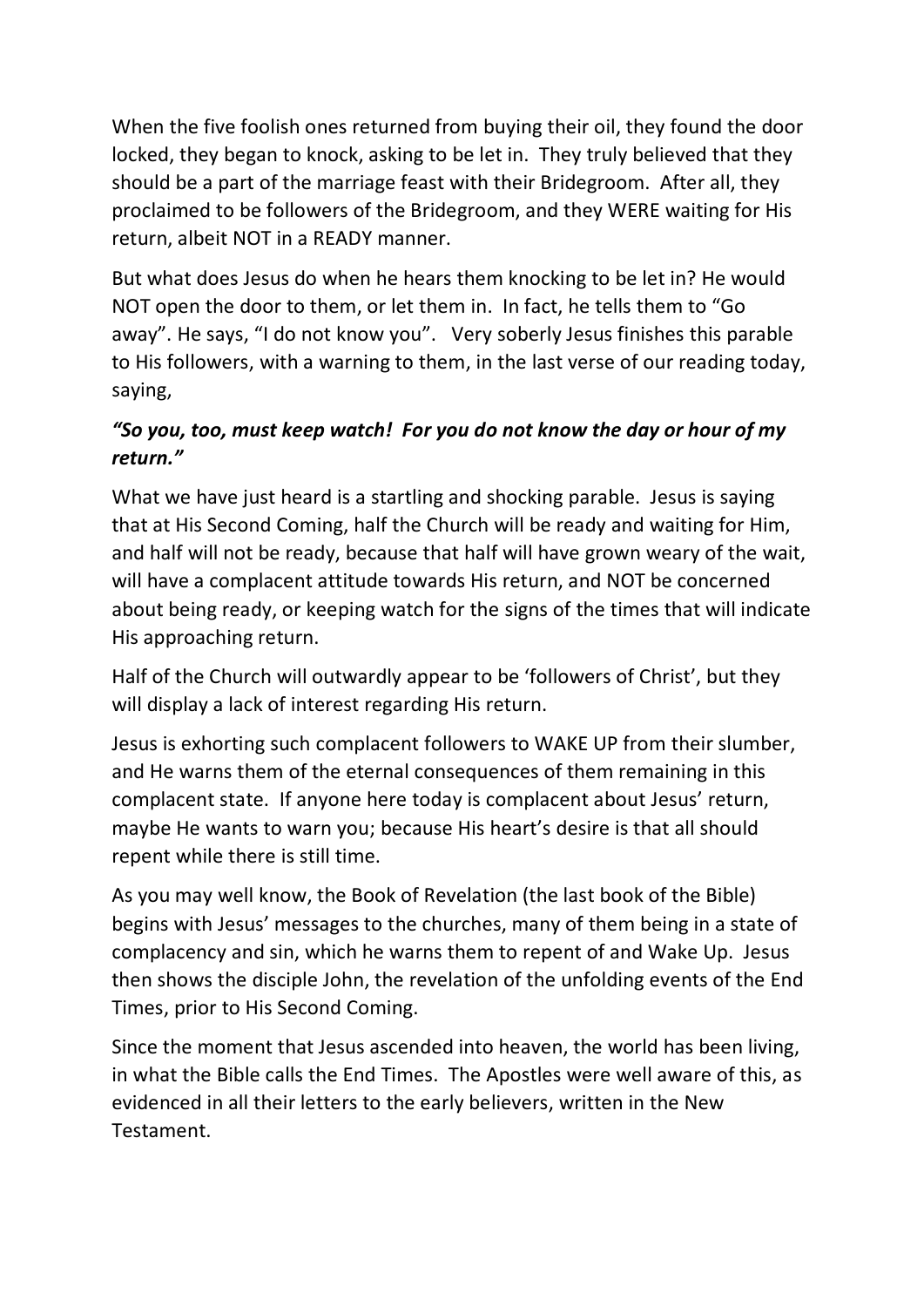But many of the End Times events that Jesus warned about in the Gospels have been occurring more frequently over the past few decades, and especially in the last few years, where their frequency seems to have escalated at an alarming rate.

The News is awash with reports of death and destruction, and relentless catastrophes all around the globe. We are in the times mentioned in the Bible, where nations are in distress with perplexity. A time where some people's hearts are failing them for fear of what is coming upon the earth.

When we look around at the state of the world, with rampant lawlessness and violence incited by even the slightest offense, it seems that no one has any solution to the world problems. We witness earthquakes, hurricanes, floods and other bizarre weather patterns, droughts and famines, on a scale that is now regarded by the world as unprecedented.

All these things Jesus warned would be signs that would occur and escalate, indicating His imminent return. He says this in the Gospels: Matthew 24, Mark 13, Luke 21…

A major sign of the coming of the Messiah was foretold to us by a number of the Old Testament prophets. The sign was that before Messiah returned to establish His Kingdom on earth, the scattered Jewish people would return to their homeland, Israel.

Isaiah, Jeremiah, Zechariah and Obadiah prophesied about a future time when God would bring back His chosen scattered people (the Jews) to their homeland. Jeremiah tells us in chapter 23 that the time will be just before God sets up his Messiah as King.

Since the day that Israel was reborn as a nation in 1948, after 1800 years of being non- existent as a nation, and its people living in exile, scattered throughout the nations of the world; in recent years the exiled Jews have been returning to Israel in their thousands, and this number is escalating month by month from every corner of the globe. Not much is reported about this on the mainstream News (but we shouldn't be surprised, as many of us believe that much of the global media is biased against Israel); and so we have to obtain our information from credible Jewish sources on the internet.

Jesus also warns believers that many false prophets and false teachers will rise up during the End Times to deceive the Church into following their false doctrines, leading the flock away from the truth; and, my goodness are we living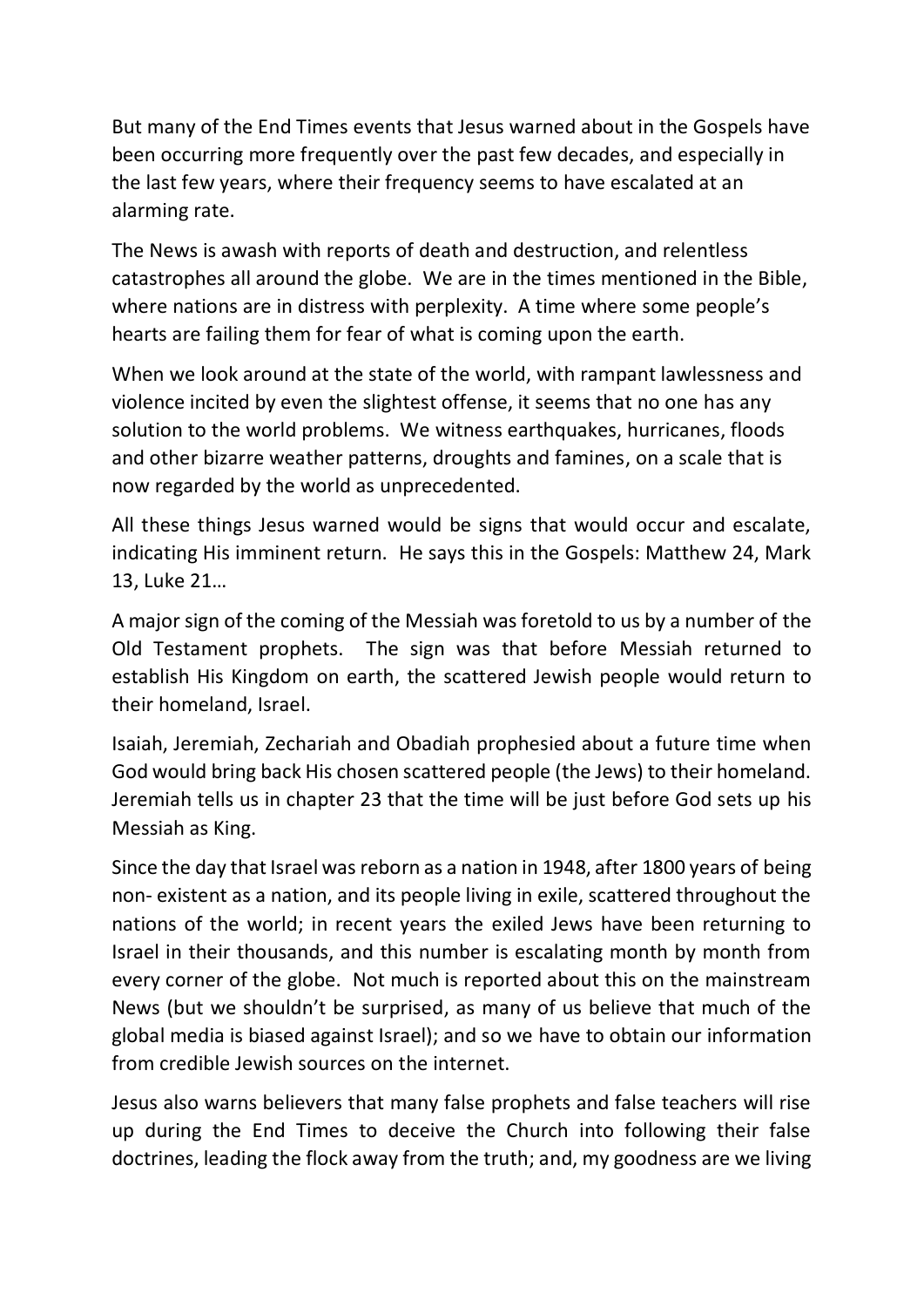in these times now! Much of the Church around the globe is sliding into great Apostasy, substituting the truth of sound Biblical doctrine with the lies of Satan, preaching things that please man's fleshly desires, but which are contrary to God's Holy Word; condoning sinful behaviour instead of confronting and dealing with it in accordance with God's Word.

This is why the apostles were so eager to exhort those early believers to be alert, watchful and ready at all times. But these words are for EVERY believer, right up to the moment of the Second Coming of Christ.

Almost 2000 years have gone by since Jesus ascended into heaven, and we read in Acts 1 verse 11 that whilst the believers were watching Him ascend, an angel of the Lord appeared and said to them,

# *"Why are you standing here staring into heaven? Jesus has been taken from you into heaven, but someday he will return from heaven in the same way you saw him go!"*

One thing is for sure… God has NOT changed His mind on this! Jesus WILL return!

In conclusion, the primary purpose of the New Testament is to preach to **unbelievers** about Jesus' FIRST Advent, bringing Salvation to all who will believe in Him. But another important purpose of the New Testament is to preach and exhort believers to grasp hold of the seriousness of the need to be watchful and ready for the Second Advent.

It is at Jesus' Second Coming, when He will take His faithful and ready followers into Heaven, then hold the Last Judgement, bring in a new heaven and a new earth, defeat once and for all time the powers of darkness, and finally set up His eternal Kingdom in which there will be no sin, no evil, no pain, and no suffering.

As followers of the Bridegroom, we want to be so ready for His return that we will rise up and be gone to meet Jesus in the air, the moment we hear the shout, "Behold! The Bridegroom cometh!"

Paul put it this way in 1 Thessalonians chapter 4 verses 15 to 17:

*"We tell you this directly from the Lord: We who are still living when the Lord returns will not meet him ahead of those who have died. For the Lord himself will come down from heaven with a commanding shout, with the voice of the archangel, and with the trumpet call of God. First, the believers who have died will rise from their graves. Then, together with them, we who are still alive and*